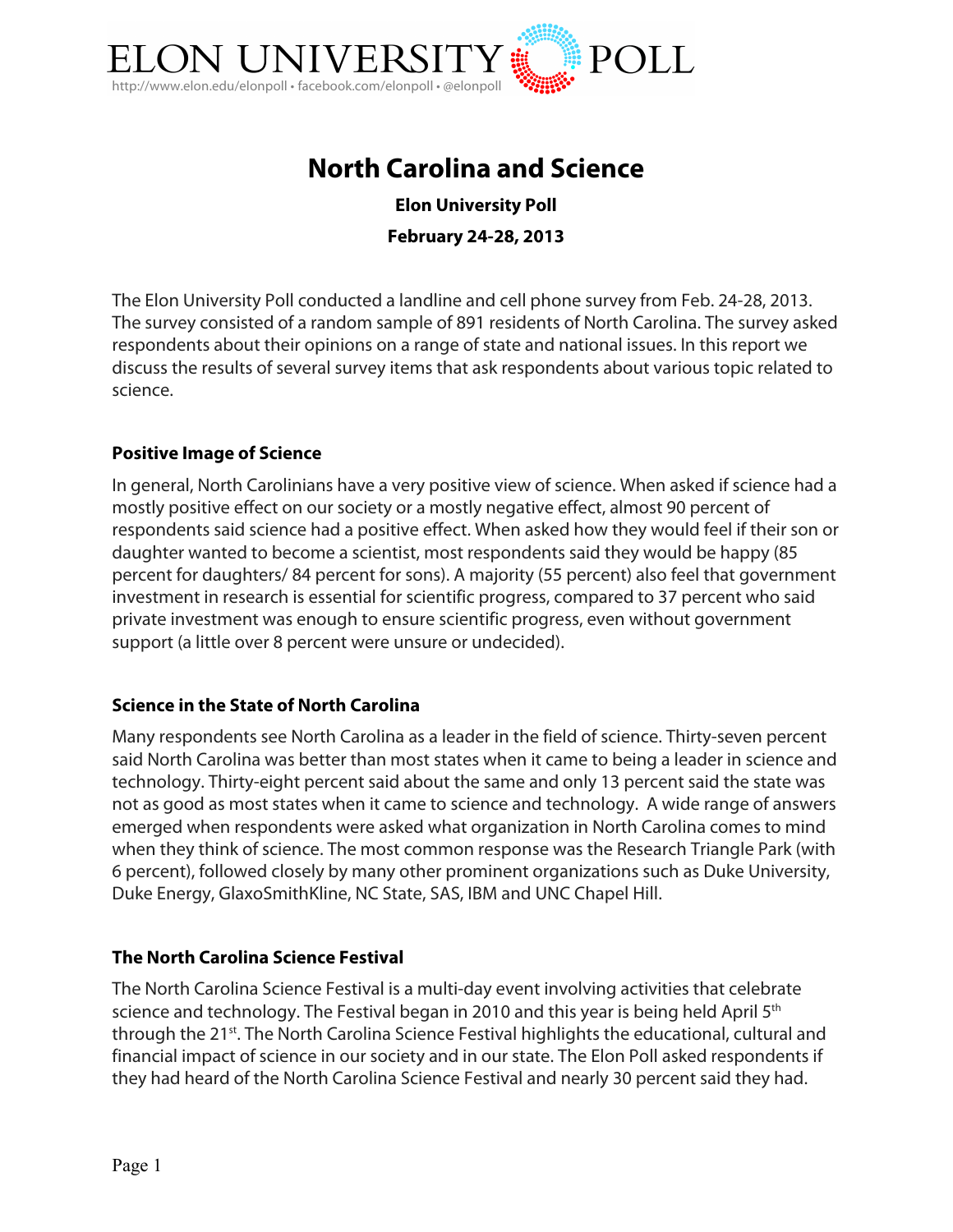

### Table 1: Overall, would you say science has had a mostly positive effect on our society or mostly negative effect on our society?

| No. | $\%$ |
|-----|------|
|     |      |
|     |      |
|     |      |
|     |      |
|     |      |

 $N<sub>0</sub>$ 

# Table 2: Compared with other states, how would you rate North Carolina as a leader in science and technology. Would you say it is better than most states, about the same as most states or not as good as most states?

| No. | $\%$ |
|-----|------|
|     |      |
|     |      |
|     |      |
|     |      |
|     |      |
|     |      |

# Table 3: Which of these comes closer to your view? Government investment in research is essential for scientific progress OR Private investment will ensure that enough scientific progress is made, even without government investment.

| No. | $\frac{1}{2}$ |
|-----|---------------|
|     |               |
|     |               |
|     |               |
|     |               |

### Table 4: Have you heard of the North Carolina Science Festival?

|  | $\%$ |
|--|------|
|  |      |
|  |      |
|  |      |
|  |      |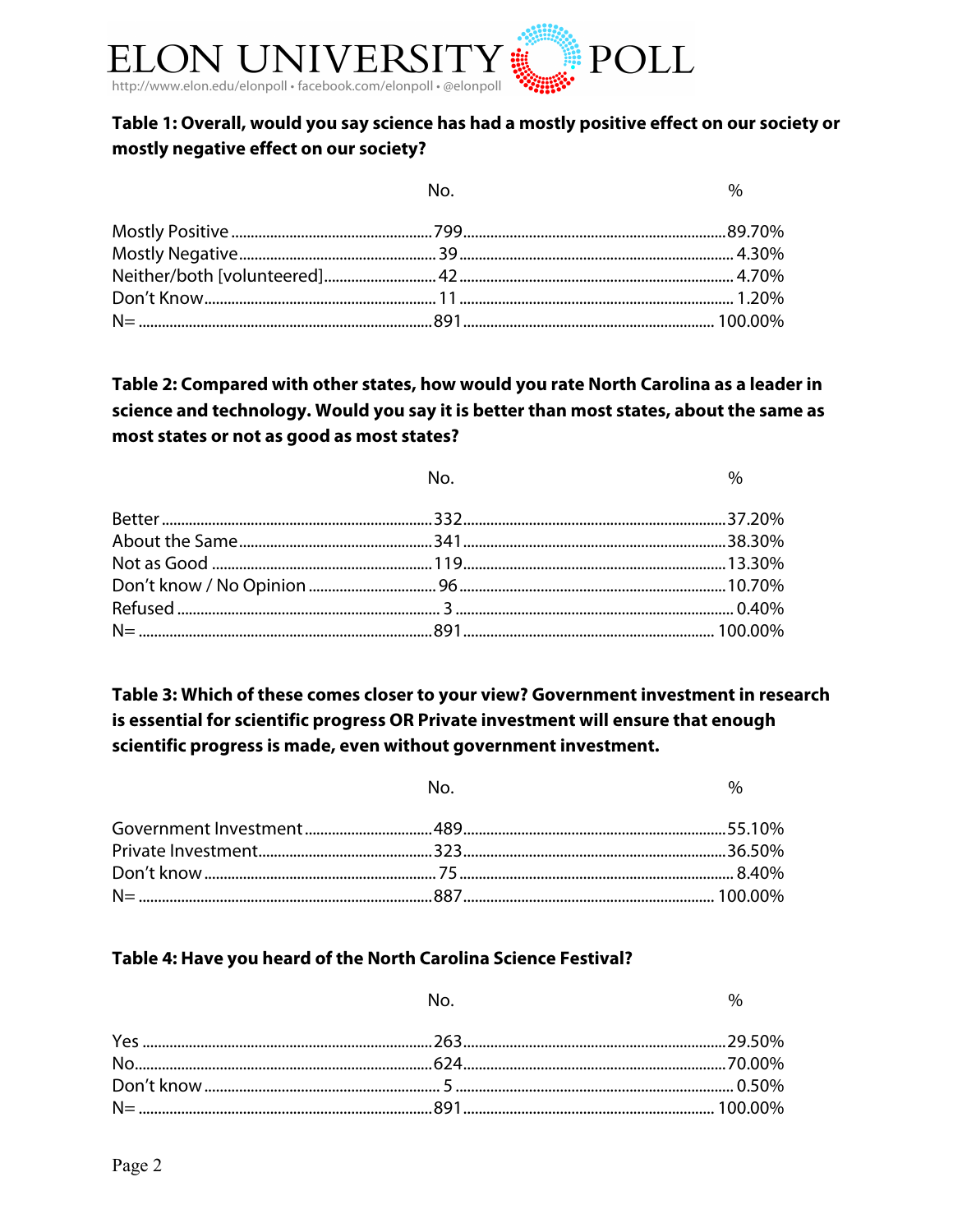

### Table 5: From what you've heard or read, do scientists generally agree that the Earth is getting warmer because of human activity, or do they not generally agree?

| No. | $\%$ |
|-----|------|
|     |      |
|     |      |
|     |      |
|     |      |

# Table 6: Now I'd like you to consider the following situation. If you had a daughter/son {split sample}, how would you feel if she wanted to be a scientist—would you feel happy, unhappy, or would you not care one way or the other?

#### **DAUGHTER**

| No. | $\%$ |
|-----|------|
|     |      |
|     |      |
|     |      |
|     |      |
|     |      |

#### SON

No.

 $\%$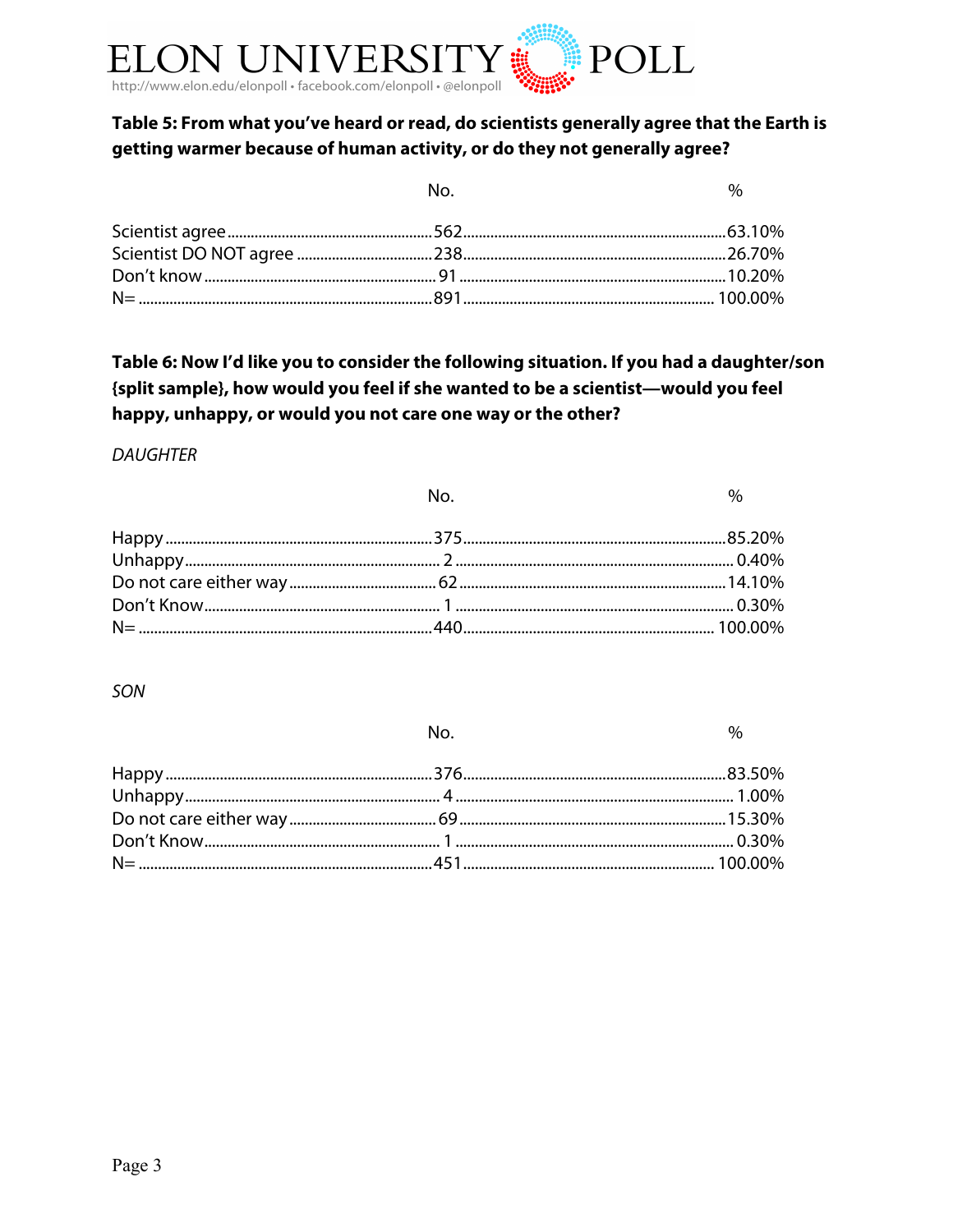

# **North Carolina's Most Recognized Science Companies and Organizations**

The Elon University Poll asked a representative sample of North Carolina residents the following question:

*"When thinking about science, what is the first North Carolina company or organization that comes to mind?"*

The most frequent overall response to the open-ended question was the Research Triangle Park. Duke University (or its subsidiary medical and research centers) ranked second. Duke Energy ranked third overall. It should be noted that the Research Triangle Park is not a single company or organization but rather home to over 170 companies.

Duke Energy was the most recognized science for-profit business among North Carolina residents. GlaxoSmithKline, SAS Institute, IBM, and DuPont were also among the most recognizable science businesses.

Among universities, Duke was the most recognized, followed by North Carolina State University and the University of North Carolina at Chapel Hill.

Just over one-third of the sample did not name any organization.

| <b>Rank</b> | <b>Organization</b>           | <b>Percent Mentioning</b> |
|-------------|-------------------------------|---------------------------|
|             | <b>Research Triangle Park</b> | 6%                        |
| フ           | <b>Duke University</b>        | 5%                        |
| 3           | <b>Duke Energy</b>            | 4%                        |
| 4           | GlaxoSmithKline               | 3%                        |
| 5           | <b>NC State</b>               | 3%                        |
| 6           | SAS                           | 3%                        |
|             | <b>IBM</b>                    | 3%                        |
| 8           | <b>UNC Chapel Hill</b>        | 2%                        |
| 9           | <b>Other Universities</b>     | $1\%$                     |
| 10          | <b>DuPont</b>                 | 1%                        |
|             | <b>Other Responses</b>        | 31%                       |
|             | Don't Know                    | 36%                       |

### **Table 7: North Carolina's most recognized science organizations.**

Note: Total does not equal 100% due to rounding